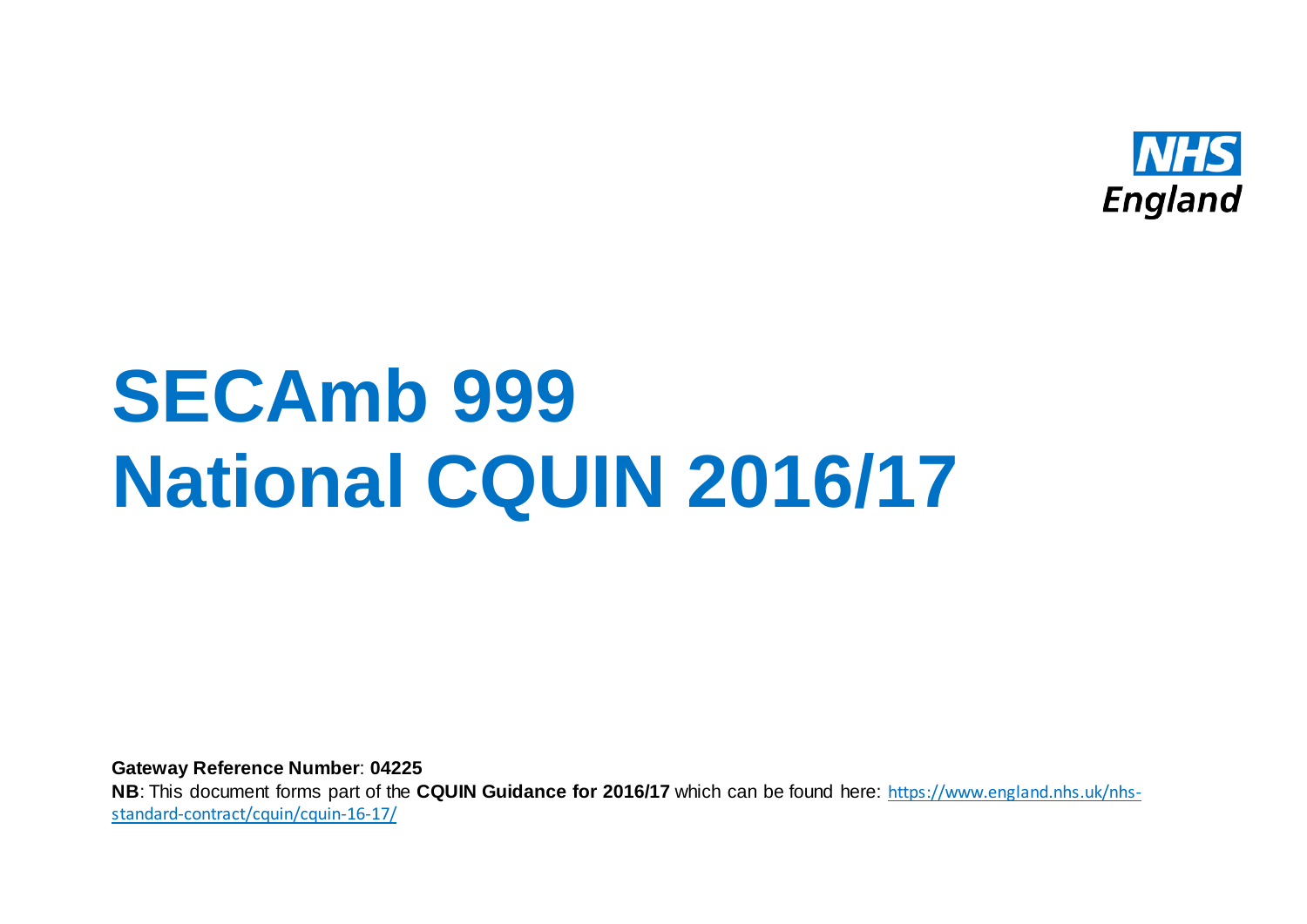| NHS England INFORMATION READER BOX |  |
|------------------------------------|--|
|                                    |  |

**Directorate** Finance

Medical Commissioning Operations Patients and Information<br>
Nursing Trans. & Corp. Ops. Commissioning Strate

**Commissioning Strategy** 

| <b>Document Purpose</b>                           | Guidance                                                                                                                                                                                                      |
|---------------------------------------------------|---------------------------------------------------------------------------------------------------------------------------------------------------------------------------------------------------------------|
|                                                   |                                                                                                                                                                                                               |
| <b>Document Name</b>                              | NHS England: Commissioning for Quality and Innovation (CQUIN) -<br>Guidance Technical Annex for 2016/17                                                                                                       |
| Author                                            | NHS England - Commissioning Strategy Directorate                                                                                                                                                              |
| <b>Publication Date</b>                           | 09 March 2016                                                                                                                                                                                                 |
| <b>Target Audience</b>                            | CCG Clinical Leaders, CCG Accountable Officers                                                                                                                                                                |
| <b>Additional Circulation</b><br>List             |                                                                                                                                                                                                               |
| <b>Description</b>                                | This quidance sets out the Commissioning for Quality and Innovation<br>(CQUIN) scheme for 2016/17, to be offered by NHS commissioners to<br>providers of healthcare services under the NHS Standard Contract. |
| <b>Cross Reference</b>                            | NHS England: Commissioning for Quality and Innovation (CQUIN) -<br>Guidance for 2016/17                                                                                                                       |
| <b>Superseded Docs</b><br>(if applicable)         | NHS England: Commissioning for Quality and Innovation (CQUIN) -<br>Guidance for 2015/16                                                                                                                       |
| <b>Action Required</b>                            | To be actioned locally                                                                                                                                                                                        |
| <b>Timing / Deadlines</b><br>(if applicable)      | Refer to guidance                                                                                                                                                                                             |
| <b>Contact Details for</b><br>further information | e.cquin@nhs.net<br>Contracting and Incentives<br>Quarry House<br>Leeds<br>LS2 7UE                                                                                                                             |
| <b>Document Status</b>                            | This is a controlled document. Whilst this document may be printed, the electronic version posted on                                                                                                          |

the intranet is the controlled copy. Any printed copies of this document are not controlled. As a controlled document, this document should not be saved onto local or network drives but should always be accessed from the intranet.

#### **Gateway Reference Number**: **04225**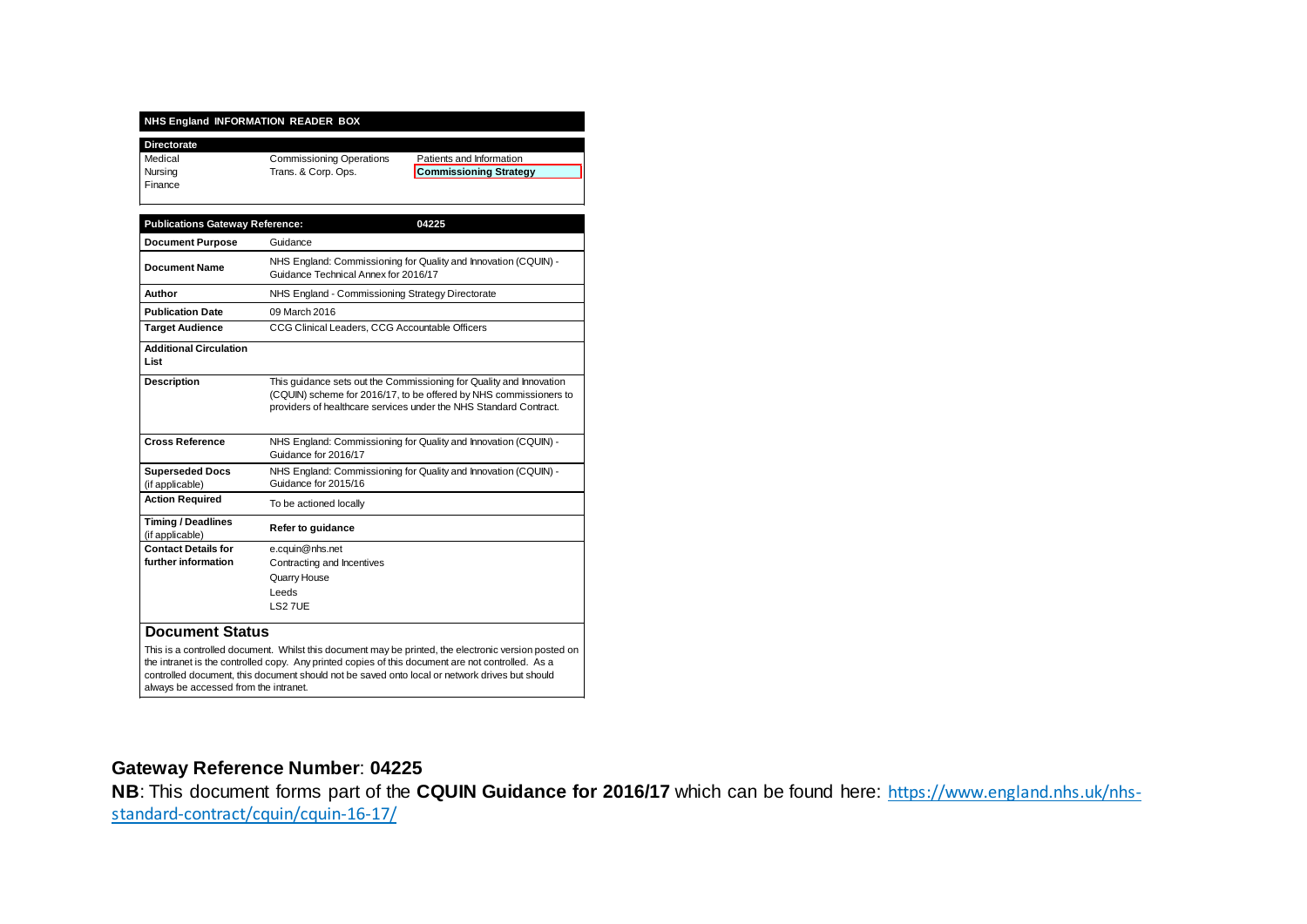#### **National CQUIN Templates 2016/17**

Version number: 1.0

First published: March 2016

Prepared by: The Incentives Team, Commissioning Strategy

Classification: OFFICIAL

**Gateway Reference Number**: **04225**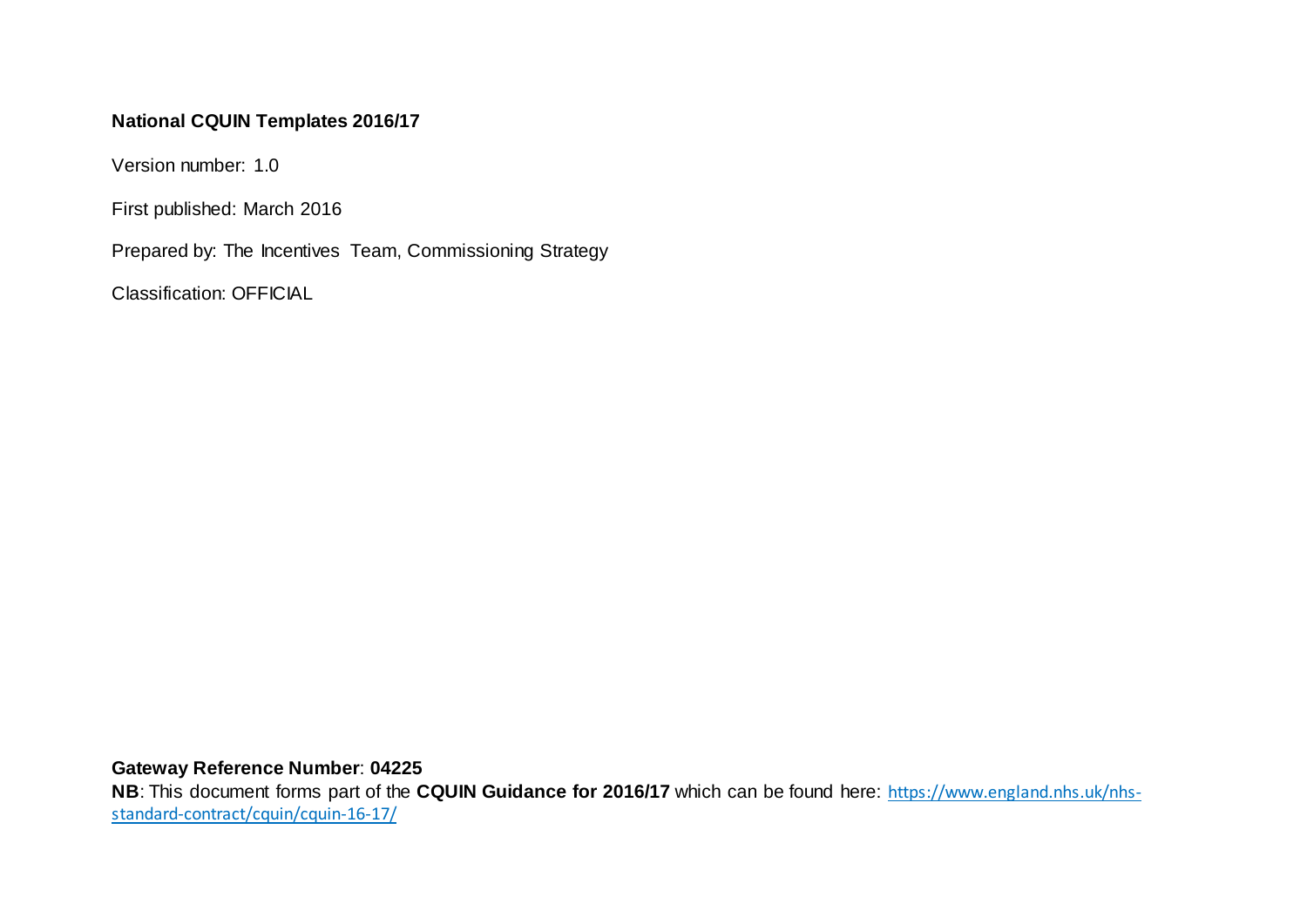## **1 NHS Staff health and wellbeing**

### **Note on CQUIN indicator**

**There are 2 parts to this CQUIN indicator:**

| <b>National CQUIN</b> | Indicator                                                                                                                                                                                                                       | Indicator weighting (% of<br><b>CQUIN scheme available)</b> | Value (£) |
|-----------------------|---------------------------------------------------------------------------------------------------------------------------------------------------------------------------------------------------------------------------------|-------------------------------------------------------------|-----------|
| CQUIN 1a              | Introduction of health and wellbeing initiatives -<br>The introduction of health and wellbeing<br>initiatives covering physical activity, mental<br>health and improving access to physiotherapy<br>for people with MSK issues. | 0.25%                                                       |           |
| CQUIN 1b              | Healthy food for NHS staff, visitors and patients                                                                                                                                                                               | 0.25%                                                       |           |
| CQUIN 1c              | Improving the uptake of flu vaccinations for front<br>line staff within Providers                                                                                                                                               | 0.25%                                                       |           |
|                       | <b>TOTAL</b>                                                                                                                                                                                                                    | 0.75%                                                       |           |

#### **Gateway Reference Number**: **04225**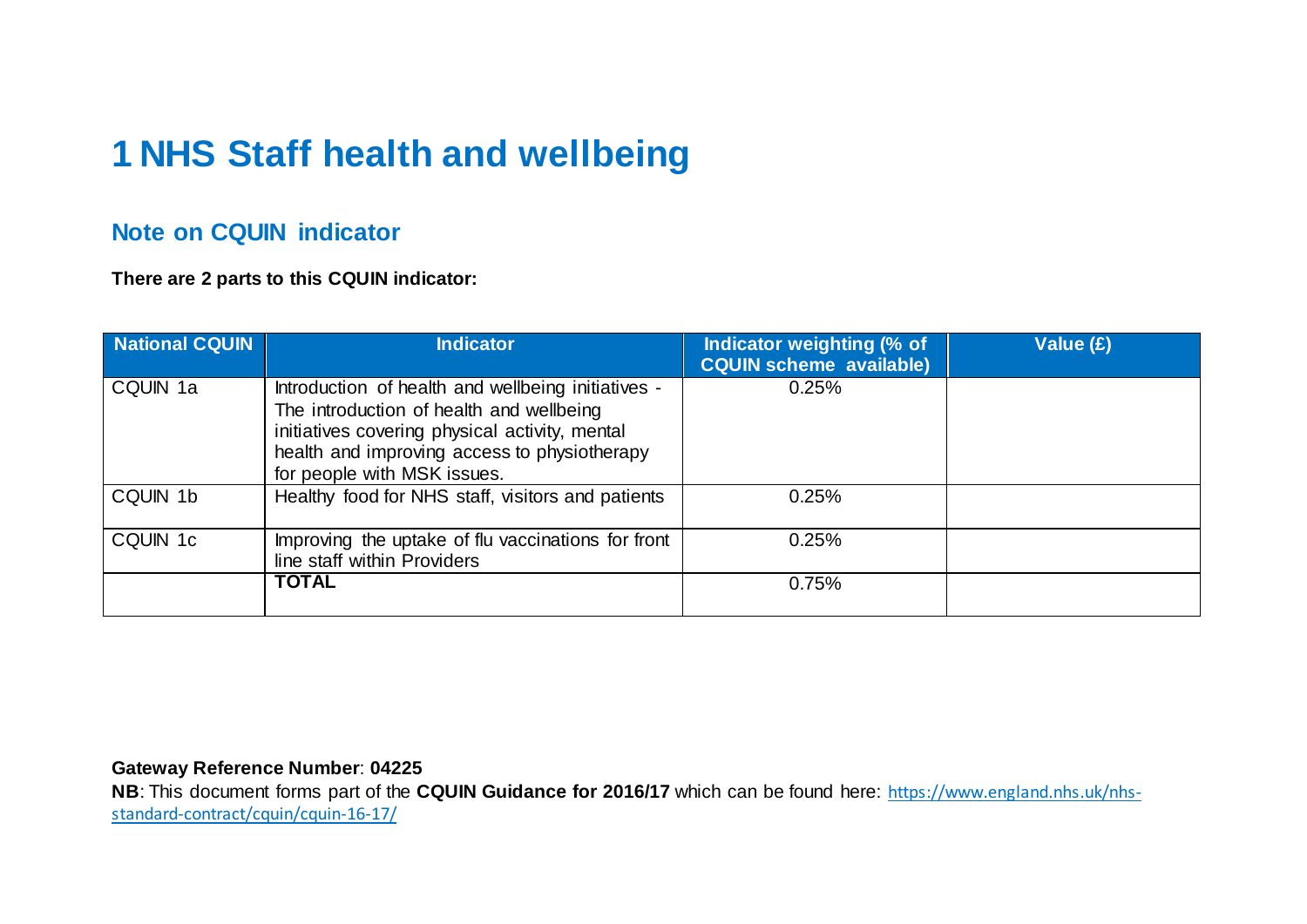## **1a. Introduction of Health and Wellbeing Initiatives**

| <b>Indicator</b>              |                                                                                                                                                                                                                                                                                                                                                                                                                                                                                                                                     |
|-------------------------------|-------------------------------------------------------------------------------------------------------------------------------------------------------------------------------------------------------------------------------------------------------------------------------------------------------------------------------------------------------------------------------------------------------------------------------------------------------------------------------------------------------------------------------------|
| Indicator name                | Introduction of health and wellbeing initiatives- Option B                                                                                                                                                                                                                                                                                                                                                                                                                                                                          |
| Indicator weighting           | 0.25% of 0.75%                                                                                                                                                                                                                                                                                                                                                                                                                                                                                                                      |
| (% of CQUIN scheme available) |                                                                                                                                                                                                                                                                                                                                                                                                                                                                                                                                     |
| Description of indicator      | The introduction of health and wellbeing initiatives covering physical activity, mental health and<br>improving access to physiotherapy for people with MSK issues – these initiatives need to be<br>applicable across all three counties - Kent, Surrey and Sussex.<br>Providers should develop a plan and ensure the implementation against this plan. This plan will<br>be subject to peer review (further guidance will be issue on the peer review aspect in the next 4-                                                       |
|                               | 6 weeks). This should cover the following three areas;<br>a) Introducing a range of <b>physical activity schemes</b> for staff. Providers would be expected<br>to offer physical activity schemes with an emphasis on promoting active travel, building<br>physical activity into working hours and reducing sedentary behaviour. They could also<br>introduce physical activity sessions for staff which could include a range of physical<br>activities such as; team sports, fitness classes, running clubs and team challenges. |
|                               | b) Improving <b>access to physiotherapy services</b> for staff. A fast track physiotherapy service<br>for staff suffering from musculoskeletal (MSK) issues to ensure staff who are referred via<br>GPs or Occupational Health can access it in a timely manner without delay; and                                                                                                                                                                                                                                                  |
|                               | Introducing a range of <b>mental health initiatives</b> for staff. Providers would be expected to<br>C)<br>offer support to staff such as, but not restricted to; stress management courses, line<br>management training, mindfulness courses, counselling services including sleep                                                                                                                                                                                                                                                 |

#### **Gateway Reference Number**: **04225**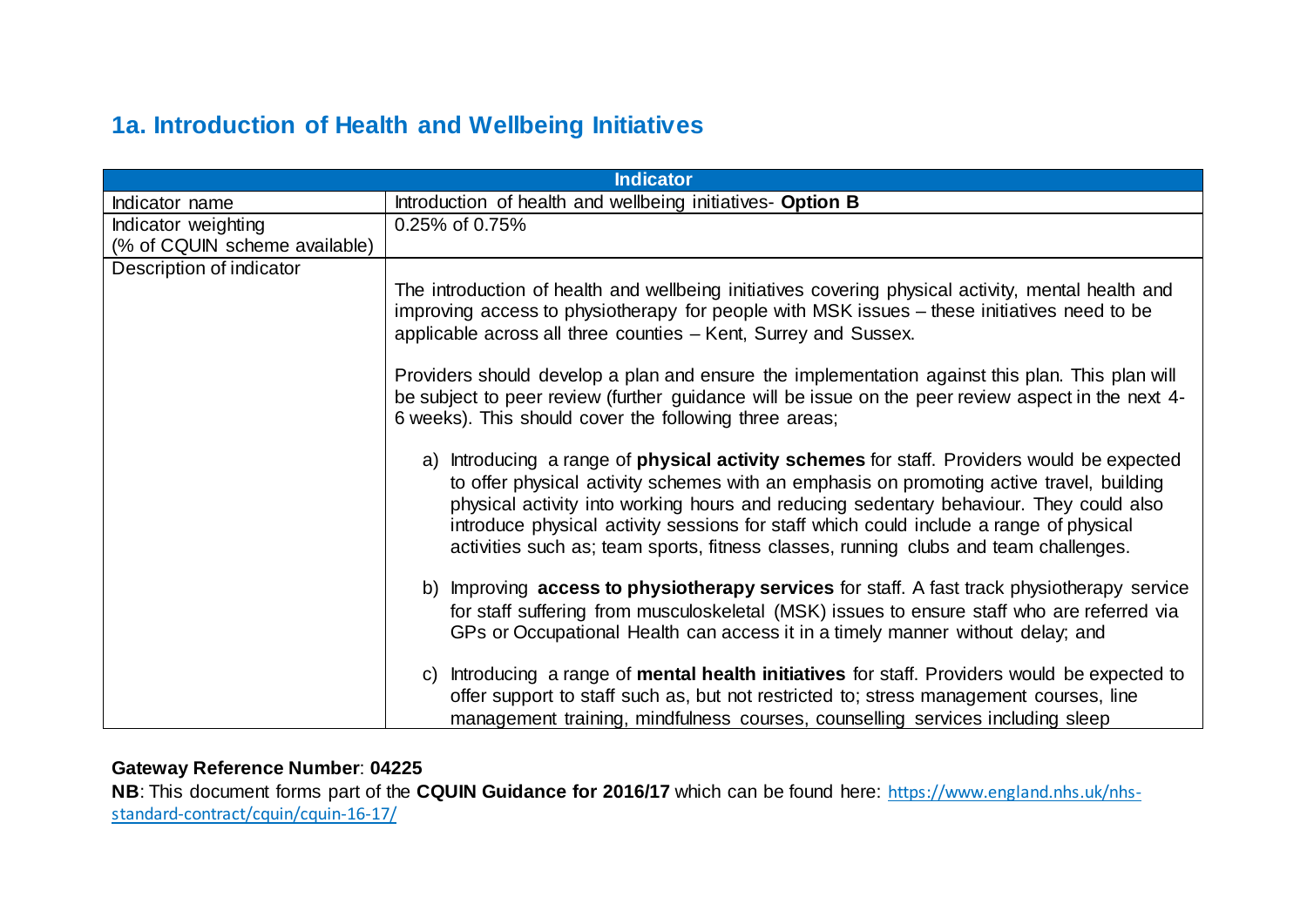| <b>Indicator</b>             |                                                                                                                                                                                                                                                                                                                                                                                                                                                                                                                                               |
|------------------------------|-----------------------------------------------------------------------------------------------------------------------------------------------------------------------------------------------------------------------------------------------------------------------------------------------------------------------------------------------------------------------------------------------------------------------------------------------------------------------------------------------------------------------------------------------|
|                              | counselling and mental health first aid training;                                                                                                                                                                                                                                                                                                                                                                                                                                                                                             |
| Numerator                    | N/A                                                                                                                                                                                                                                                                                                                                                                                                                                                                                                                                           |
| Denominator                  | N/A                                                                                                                                                                                                                                                                                                                                                                                                                                                                                                                                           |
| Rationale for inclusion      | Estimates from Public Health England put the cost to the NHS of staff absence due to poor<br>health at £2.4bn a year – around £1 in every £40 of the total budget. This figure excludes the<br>cost of agency staff to fill in gaps, as well as the cost of treatment. As well as the economic<br>benefits that could be achieved, evidence from the staff survey and elsewhere shows that<br>improving staff health and wellbeing will lead to higher staff engagement, better staff retention<br>and better clinical outcomes for patients. |
|                              | The Five Year Forward View made a commitment 'to ensure the NHS as an employer sets a<br>national example in the support it offers its own staff to stay healthy'. This CQUIN builds on this<br>promise and the developments made across England during the past year through some of the<br>work being undertaken within NHS England's Healthy Workforce Programme to help promote<br>health and wellbeing for NHS staff and improve the support that is available for them in order for<br>them to remain healthy & well.                   |
|                              | A key part of improving health and wellbeing for staff is giving them the opportunity to access<br>schemes and initiatives that promote physical activity, provide them with mental health support<br>and rapid access to physiotherapy where required. The role of board and clinical leadership in<br>creating an environment where health and wellbeing of staff is actively promoted and<br>encouraged.                                                                                                                                   |
| Data source                  | Local implementation plan                                                                                                                                                                                                                                                                                                                                                                                                                                                                                                                     |
| Frequency of data collection | Quarter $1 -$ once                                                                                                                                                                                                                                                                                                                                                                                                                                                                                                                            |
|                              | Quarter 4 - once                                                                                                                                                                                                                                                                                                                                                                                                                                                                                                                              |
| Organisation responsible for | Provider                                                                                                                                                                                                                                                                                                                                                                                                                                                                                                                                      |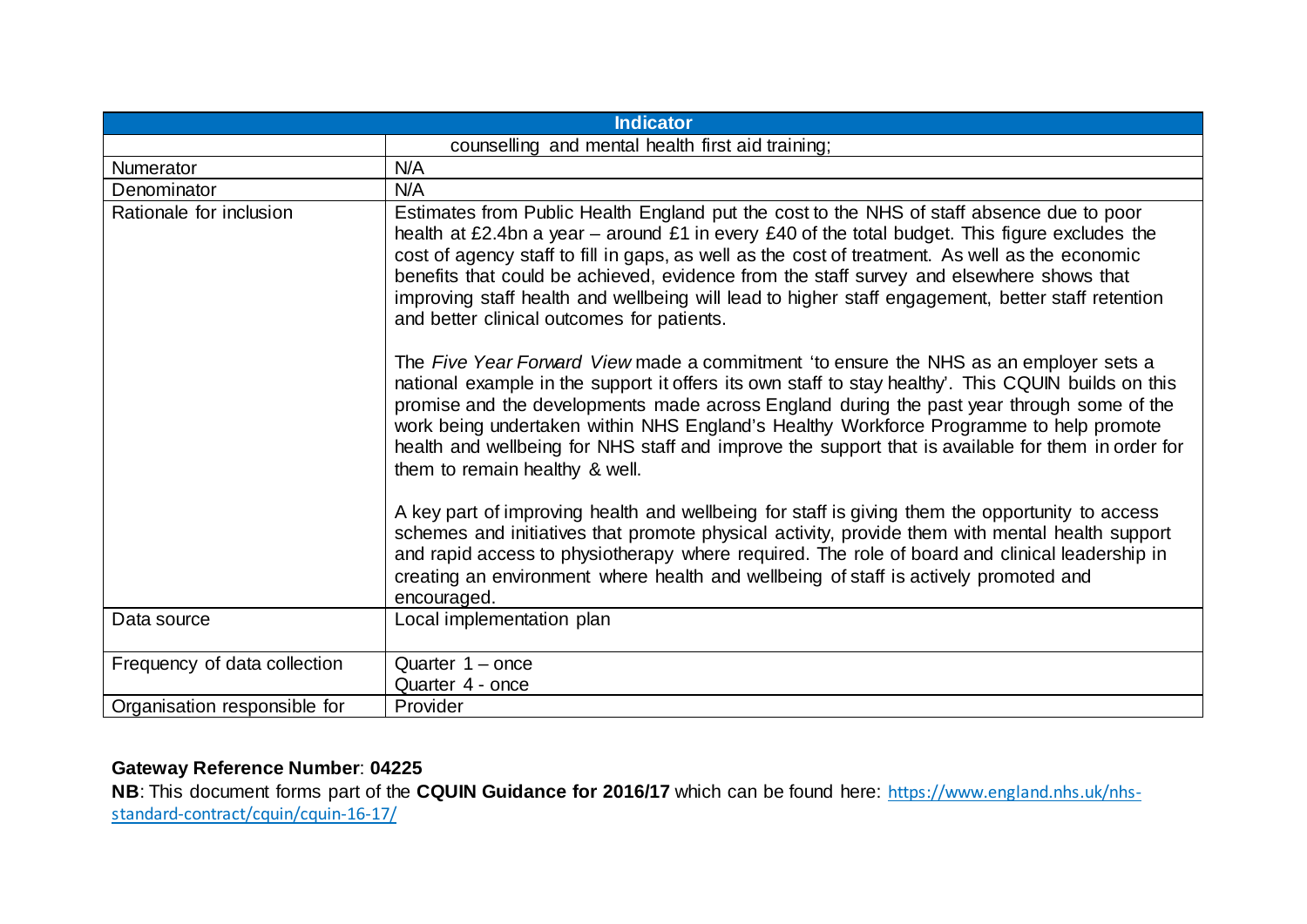| <b>Indicator</b>                  |                                                             |
|-----------------------------------|-------------------------------------------------------------|
| data collection                   |                                                             |
|                                   |                                                             |
| Frequency of reporting to         | Quarter $1$ – once                                          |
| commissioner                      | Quarter 4 - once                                            |
| Baseline period/date              | N/A                                                         |
| <b>Baseline value</b>             | N/A                                                         |
| Final indicator period/date (on   | Quarter 4, 2016/17                                          |
| which payment is based)           |                                                             |
| Final indicator value (payment    | Introducing the agreed initiatives as set out in their plan |
| threshold)                        |                                                             |
| Final indicator reporting date    | Introducing the agreed initiatives as set out in their plan |
| Are there rules for any agreed    | Yes see milestone requirements below.                       |
| in-year milestones that result in |                                                             |
| payment?                          |                                                             |
| Are there any rules for partial   | N/A                                                         |
| achievement of the indicator at   |                                                             |
| the final indicator period/date?  |                                                             |

#### **Milestones**

| relates to | Date/period   Rules for achievement of milestones<br>milestone (including evidence to be supplied to<br>commissioner) | Date milestone to be<br>reported | <b>Milestone weighting (% of CQUIN</b><br>scheme available) |
|------------|-----------------------------------------------------------------------------------------------------------------------|----------------------------------|-------------------------------------------------------------|
|            |                                                                                                                       |                                  |                                                             |

## **Gateway Reference Number**: **04225**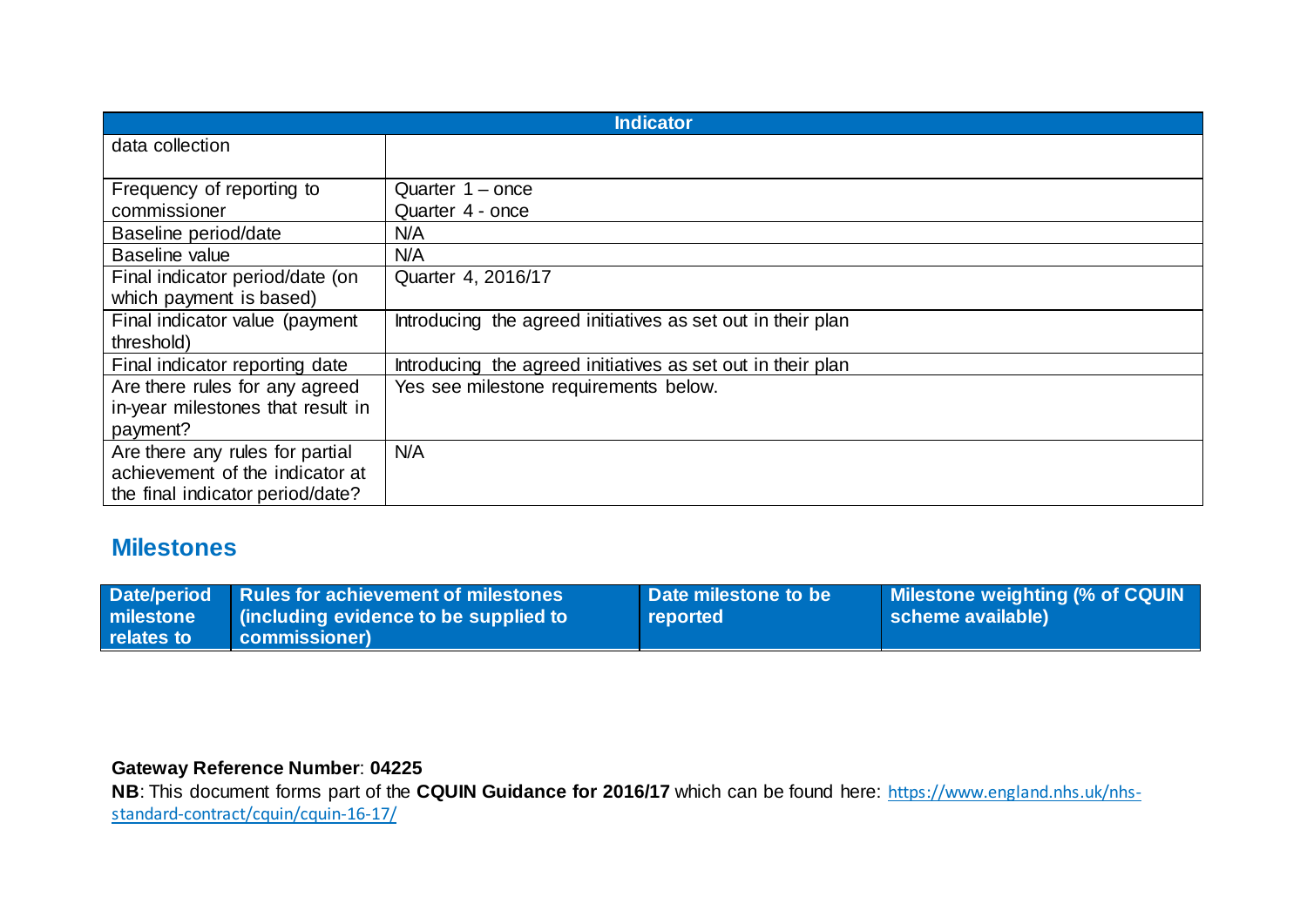| <b>Date/period</b><br><b>Inilestone</b><br>relates to | <b>Rules for achievement of milestones</b><br>(including evidence to be supplied to<br>commissioner)                                                                                                                     | Date milestone to be<br>reported | Milestone weighting (% of CQUIN<br>scheme available) |
|-------------------------------------------------------|--------------------------------------------------------------------------------------------------------------------------------------------------------------------------------------------------------------------------|----------------------------------|------------------------------------------------------|
| Quarter 1                                             | Providers should have developed a plan to<br>introduce and actively promote the three<br>initiatives that is peer reviewed and signed off,<br>as per further guidance to be issued by NHSE<br>on the peer review aspect. | $29th$ July 2016                 | 0.2 of the indicator weighting for part<br>1a        |
| Quarter 4                                             | Providers should have implemented their<br>initiatives (as agreed in their signed off plan)<br>and actively promoted these services to staff to<br>encourage uptake of initiatives.                                      | March 31 2017                    | 0.8 of the indicator weighting for part<br>1a        |

## **Supporting Guidance and References**

**<https://www.nice.org.uk/guidance/ng13>**

**Gateway Reference Number**: **04225**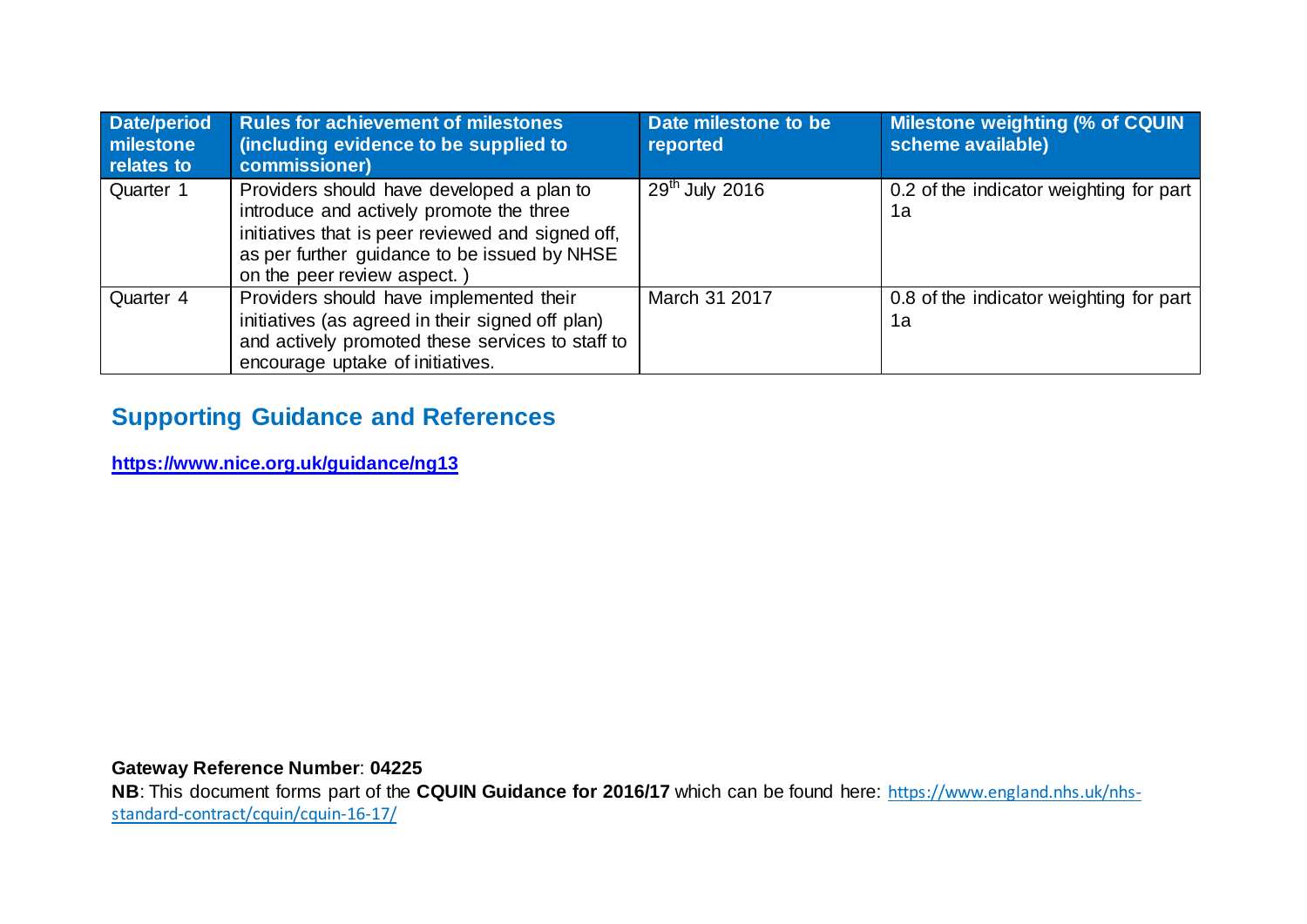## <span id="page-8-0"></span>**1b. Healthy food for NHS staff, visitors and patients**

| <b>Indicator</b>                                     |                                                                                                                                                                                                                                                                                          |
|------------------------------------------------------|------------------------------------------------------------------------------------------------------------------------------------------------------------------------------------------------------------------------------------------------------------------------------------------|
| Indicator name                                       | Healthy food for NHS staff, visitors and patients                                                                                                                                                                                                                                        |
| Indicator weighting<br>(% of CQUIN scheme available) | 0.25% of 0.75%                                                                                                                                                                                                                                                                           |
| Description of indicator                             | Part a<br>Providers will be expected achieve a step-change in the health of the food offered on<br>their premises in 2016/17, including:                                                                                                                                                 |
|                                                      | a. The banning of price promotions on sugary drinks and foods high in fat, sugar and<br>salt (HFSS) <sup>1</sup> . The majority of HFSS fall within the five product categories: pre-<br>sugared breakfast cereals, soft drinks, confectionery, savoury snacks and fast<br>food outlets: |
|                                                      | b. The banning of advertisement on NHS premises of sugary drinks and foods high<br>in fat, sugar and salt (HFSS);                                                                                                                                                                        |

<sup>1</sup> The Nutrient Profiling Model can be used to differentiate these foods while encouraging the promotion of healthier alternatives. https://www.gov.uk/government/publications/the-nutrient-profiling-model

#### **Gateway Reference Number**: **04225**

1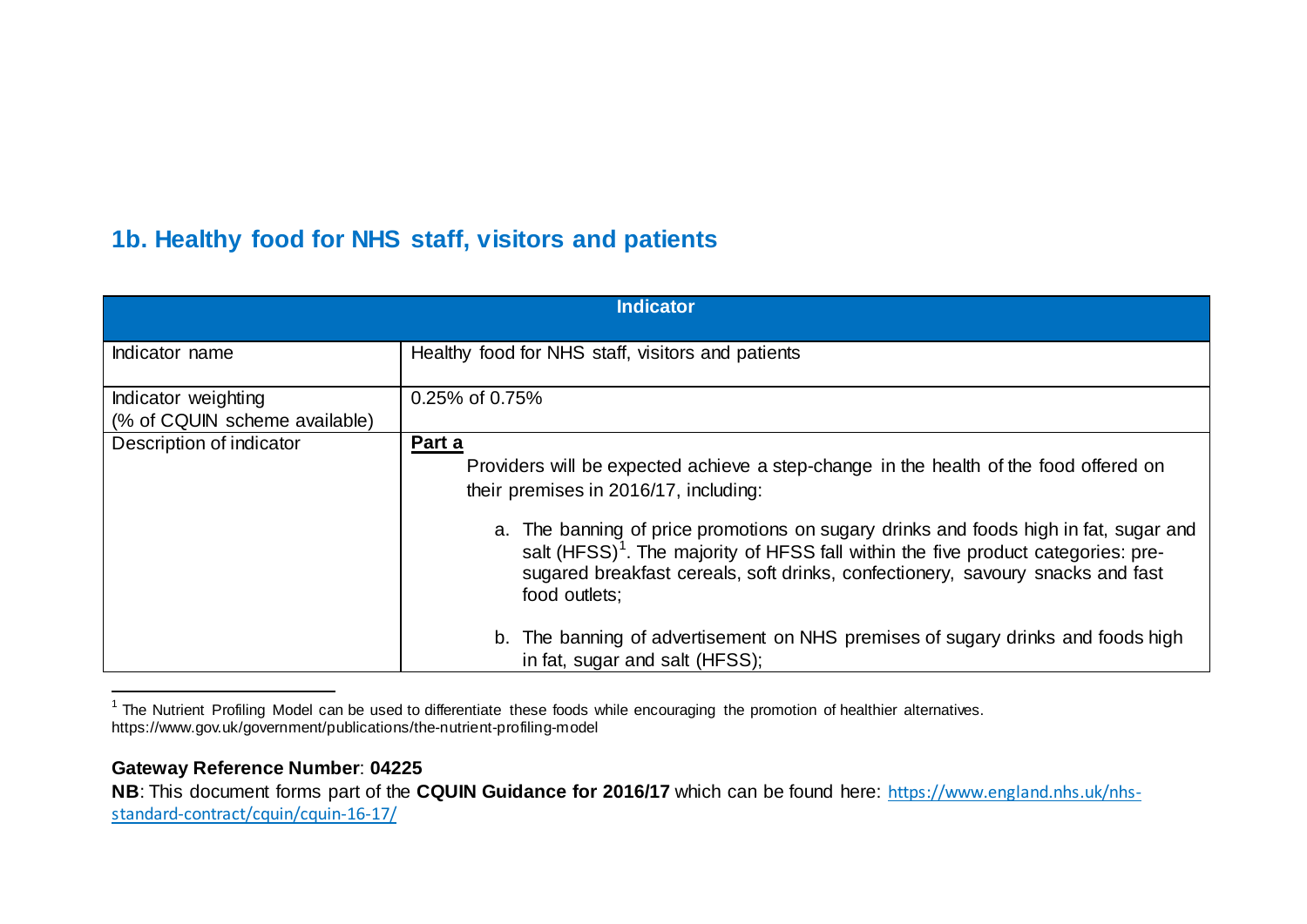|             | c. The banning of sugary drinks and foods high in fat, sugar and salt (HFSS) from<br>checkouts; and                                                                                                                                                                                                                                                                           |
|-------------|-------------------------------------------------------------------------------------------------------------------------------------------------------------------------------------------------------------------------------------------------------------------------------------------------------------------------------------------------------------------------------|
|             | d. Ensuring that healthy options are available at any point including for those staff<br>working night shifts.                                                                                                                                                                                                                                                                |
|             | CQUIN funds will be paid on delivering the four outcomes above. In many cases<br>providers will be able to achieve these objectives by renegotiating or adjusting existing<br>contracts.                                                                                                                                                                                      |
|             | <u>Part b</u>                                                                                                                                                                                                                                                                                                                                                                 |
|             | Providers will also be expected to submit national data collection returns by July based<br>on existing contracts with food and drink suppliers. This will cover any contracts covering<br>restaurants, cafés, shops, food trolleys and vending machines or any other outlet that<br>serves food and drink.                                                                   |
|             | The data collected will include the following; the name of the franchise holder, food<br>supplier, type of outlet, start and end dates of existing contracts, remaining length of time<br>on existing contract, value of contract and any other relevant contract clauses. It should<br>also include any available data on sales volumes of sugar sweetened beverages (SSBs). |
| Numerator   | N/A                                                                                                                                                                                                                                                                                                                                                                           |
| Denominator | N/A                                                                                                                                                                                                                                                                                                                                                                           |
|             |                                                                                                                                                                                                                                                                                                                                                                               |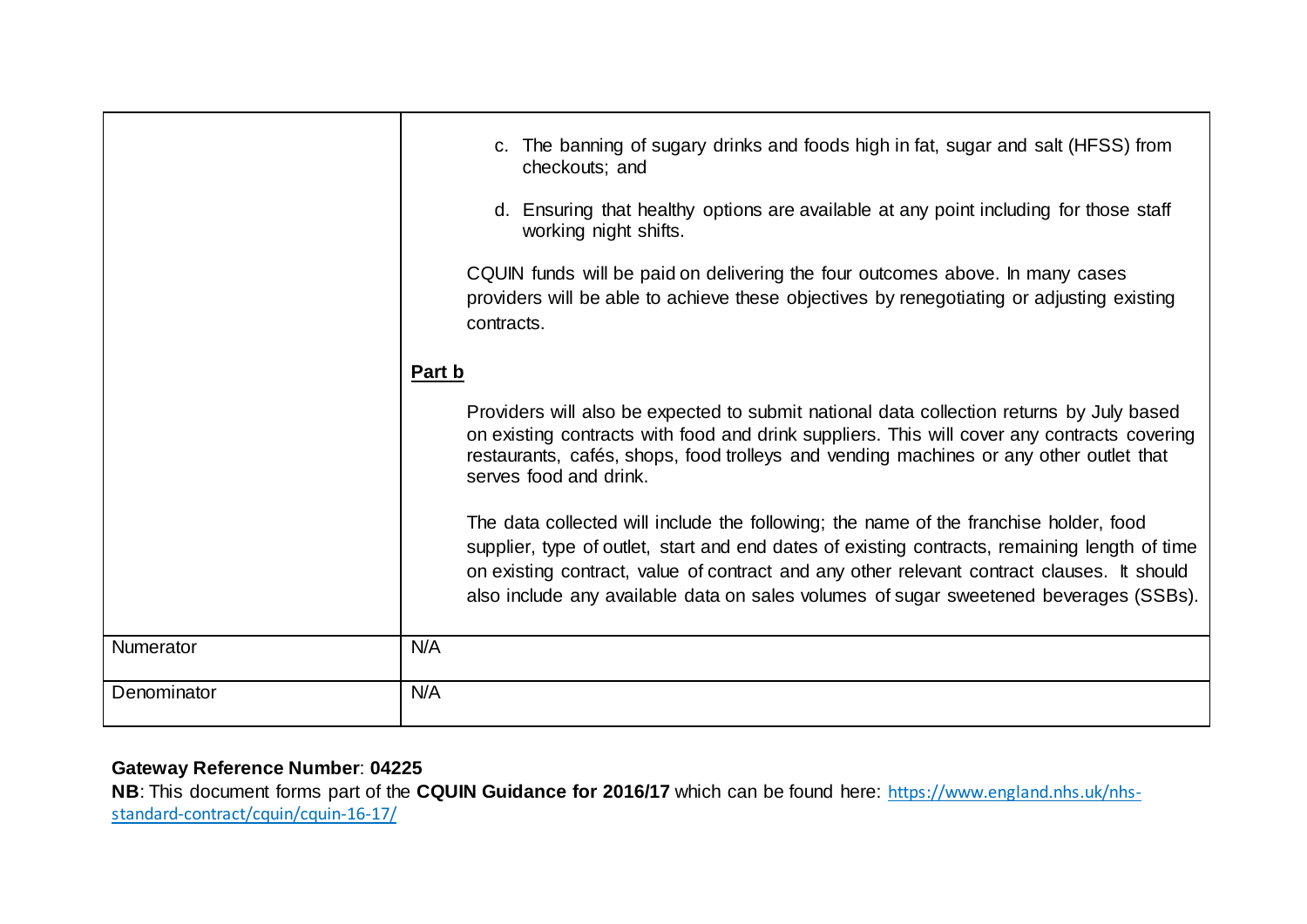| Rationale for inclusion | PHE's report "Sugar reduction – The evidence for action" published in October 2015 outlined<br>the clear evidence behind focussing on improving the quality of food on offer across the country.<br>Almost 25% of adults in England are obese, with significant numbers also being overweight.<br>Treating obesity and its consequences alone currently costs the NHS £5.1bn every year. Sugar<br>intakes of all population groups are above the recommendations, contributing between 12 to<br>15% of energy tending to be highest among the most disadvantaged who also experience a<br>higher prevalence of tooth decay and obesity and its health consequences. Consumption of<br>sugar and sugar sweetened drinks. It is important for the NHS to start leading the way on<br>tackling some of these issues, starting with the food and drink that is provided & promoted in<br>hospitals. |
|-------------------------|-------------------------------------------------------------------------------------------------------------------------------------------------------------------------------------------------------------------------------------------------------------------------------------------------------------------------------------------------------------------------------------------------------------------------------------------------------------------------------------------------------------------------------------------------------------------------------------------------------------------------------------------------------------------------------------------------------------------------------------------------------------------------------------------------------------------------------------------------------------------------------------------------|
| Data source             | <b>Quarter 1</b><br>The responses to the proposed questions below will form part of a national data collection.<br>Providers will submit the responses via UNIFY following locally agreed sign off process by the<br>commissioner.                                                                                                                                                                                                                                                                                                                                                                                                                                                                                                                                                                                                                                                              |
|                         | 1) Name of franchise holder                                                                                                                                                                                                                                                                                                                                                                                                                                                                                                                                                                                                                                                                                                                                                                                                                                                                     |
|                         | 2) Name of supplier or vendor(s)                                                                                                                                                                                                                                                                                                                                                                                                                                                                                                                                                                                                                                                                                                                                                                                                                                                                |
|                         | 3) Type of sales outlet (restaurant, café, vending, shop/store, trolley service)                                                                                                                                                                                                                                                                                                                                                                                                                                                                                                                                                                                                                                                                                                                                                                                                                |
|                         | 4) Start date of existing supplier contract                                                                                                                                                                                                                                                                                                                                                                                                                                                                                                                                                                                                                                                                                                                                                                                                                                                     |
|                         | 5) End date of existing supplier contract                                                                                                                                                                                                                                                                                                                                                                                                                                                                                                                                                                                                                                                                                                                                                                                                                                                       |
|                         | 6) Remaining length of contract (time to expiration) with external supplier(s)                                                                                                                                                                                                                                                                                                                                                                                                                                                                                                                                                                                                                                                                                                                                                                                                                  |
|                         | Total contract value                                                                                                                                                                                                                                                                                                                                                                                                                                                                                                                                                                                                                                                                                                                                                                                                                                                                            |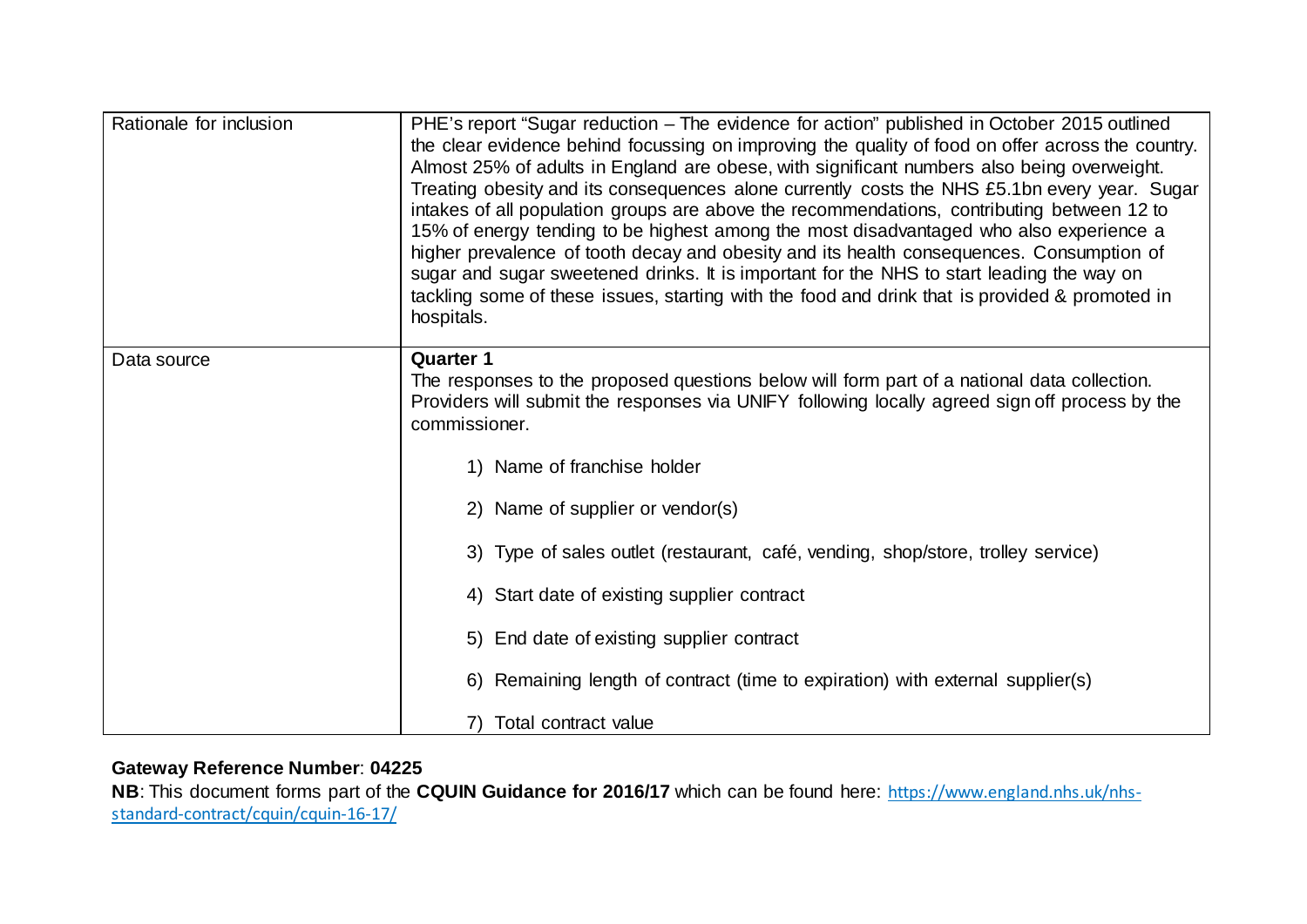|                                                            | 8) Value of contract for the financial year 2015/16<br>9) Profit share agreements that are in addition to the contract value (percentage of profit<br>that is received by the NHS Provider from the supplier)<br>10) Free text box: Contract break clauses<br>11) Volume of Sugar Sweetened Beverages sold<br><b>Quarter 4</b><br>1) Question: Have you changed your food supplier during 2016/17 (Yes/ No) If yes who is<br>your new food supplier? |
|------------------------------------------------------------|------------------------------------------------------------------------------------------------------------------------------------------------------------------------------------------------------------------------------------------------------------------------------------------------------------------------------------------------------------------------------------------------------------------------------------------------------|
| Frequency of data collection                               | End of Quarter 1- once only<br>End of Quarter 4- once only                                                                                                                                                                                                                                                                                                                                                                                           |
| Organisation responsible for data<br>collection            | Provider                                                                                                                                                                                                                                                                                                                                                                                                                                             |
| Frequency of reporting to<br>commissioner                  | End of Quarter 1<br>End of Quarter 4                                                                                                                                                                                                                                                                                                                                                                                                                 |
| Baseline period/date                                       | Not applicable                                                                                                                                                                                                                                                                                                                                                                                                                                       |
| Baseline value                                             | Not applicable                                                                                                                                                                                                                                                                                                                                                                                                                                       |
| Final indicator period/date (on<br>which payment is based) | Quarter 4, 2016/17                                                                                                                                                                                                                                                                                                                                                                                                                                   |
| Final indicator value (payment<br>threshold)               | To be determined locally                                                                                                                                                                                                                                                                                                                                                                                                                             |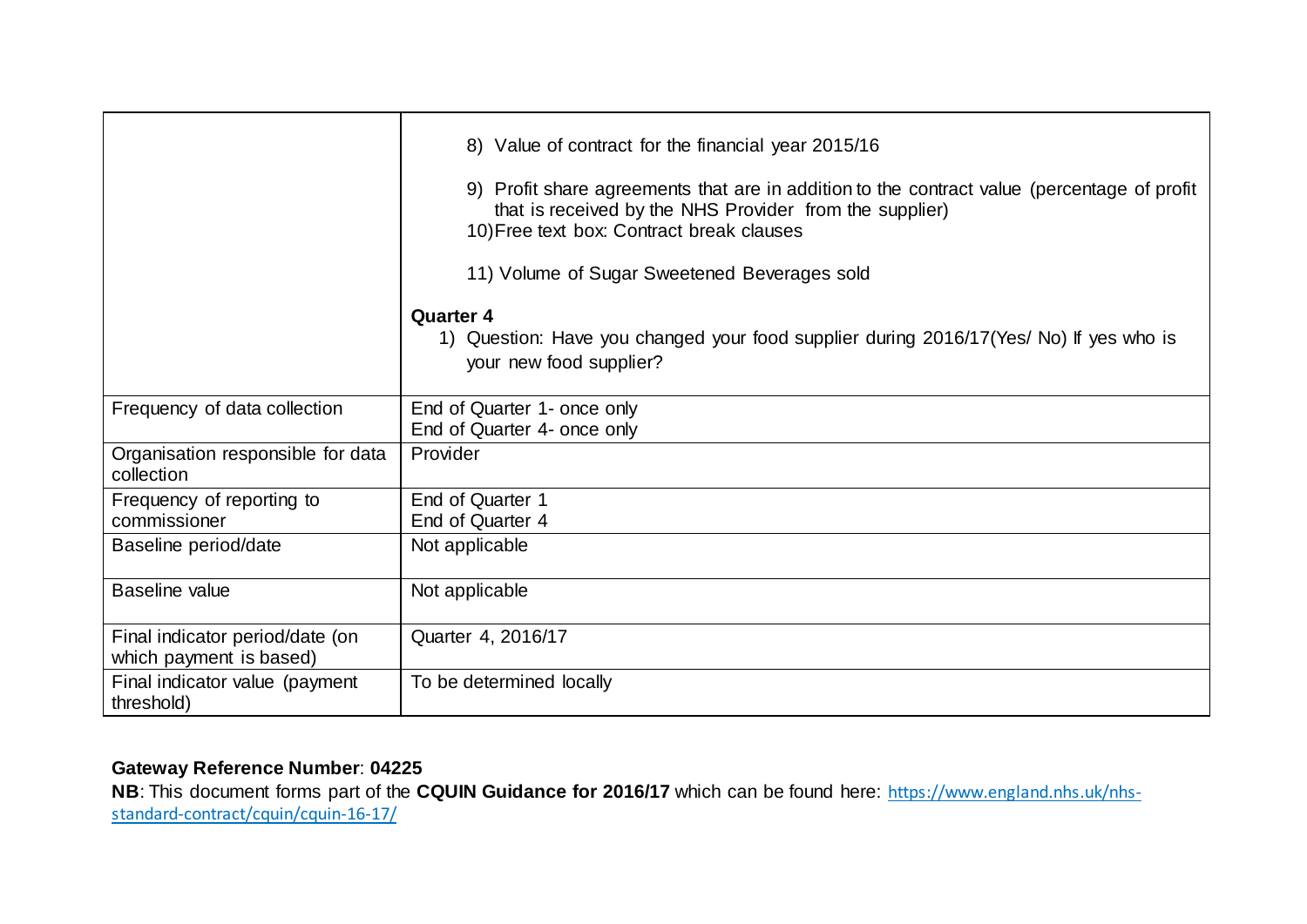| Final indicator reporting date                                       | 31 <sup>st</sup> March 2017             |
|----------------------------------------------------------------------|-----------------------------------------|
|                                                                      |                                         |
|                                                                      |                                         |
| Are there rules for any agreed in-<br>year milestones that result in | Yes see -milestones requirements below. |
| payment?<br>----                                                     |                                         |

#### **Milestones**

| Date/period<br>milestone<br>relates to | <b>Rules for achievement of milestones</b><br>(including evidence to be supplied to<br>commissioner) | Date milestone to be<br>reported | Milestone weighting (% of CQUIN<br>scheme available) |
|----------------------------------------|------------------------------------------------------------------------------------------------------|----------------------------------|------------------------------------------------------|
| Quarter 1                              | The collection of the 11 data points outlined in<br>part b.) and the submission via unify            | $29th$ July 2016                 | 0.2 of the indicator weighting for part              |
| Quarter 4                              | To be paid on delivering the four outcomes<br>outlined in part a.)                                   | 31 <sup>st</sup> March 2017      | 0.8 of the indicator weighting for part              |

## **Rules for partial achievement**

| <b>Final indicator value for the partial achievement</b><br>threshold | % of CQUIN scheme available for meeting final indicator value |
|-----------------------------------------------------------------------|---------------------------------------------------------------|
| 0 out of 4 changes introduced                                         | No payment                                                    |
| 1 out of 4 changes introduced                                         | 25% payment of milestone weighting part a.)                   |
| 2 out of 4 changes introduced                                         | 50% payment of milestone weighting part a.)                   |
| 3 out of 4 changes introduced                                         | 75% payment of milestone weighting part a.)                   |

#### **Gateway Reference Number**: **04225**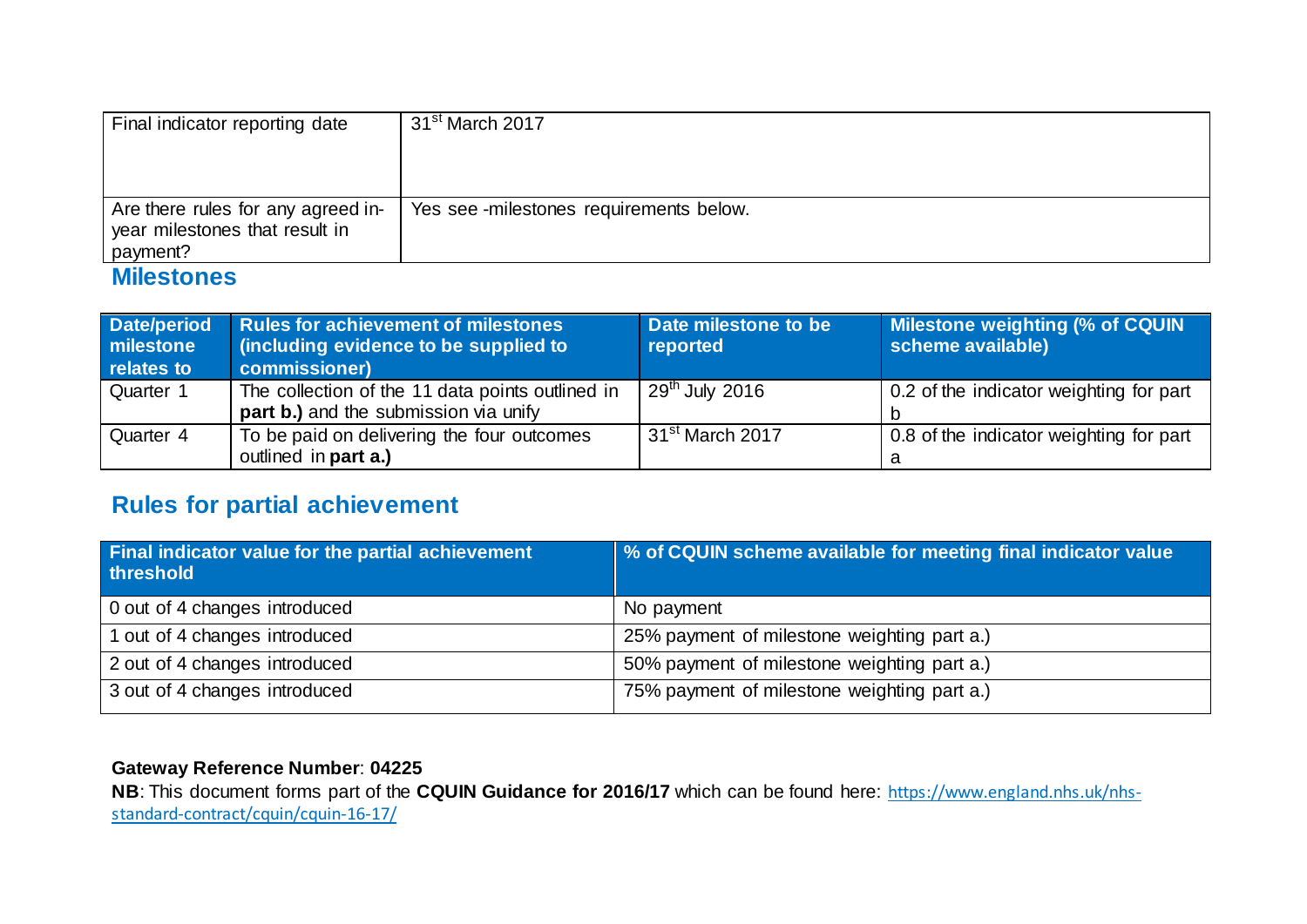| Final indicator value for the partial achievement<br>threshold | % of CQUIN scheme available for meeting final indicator value |
|----------------------------------------------------------------|---------------------------------------------------------------|
| All 4 changes introduced                                       | 100% payment of milestone weighting part a.)                  |

## **Supporting Guidance and References**

*<https://www.gov.uk/government/publications/sugar-reduction-from-evidence-into-action>*

## **1c. Improving the Uptake of Flu Vaccinations for Front Line Clinical Staff**

| <b>Indicator</b>                                     |                                                                                                                                                                                                                                                                                                                                                         |  |
|------------------------------------------------------|---------------------------------------------------------------------------------------------------------------------------------------------------------------------------------------------------------------------------------------------------------------------------------------------------------------------------------------------------------|--|
| Indicator name                                       | Improving the uptake of flu vaccinations for 999 frontline clinical staff                                                                                                                                                                                                                                                                               |  |
| Indicator weighting<br>(% of CQUIN scheme available) | 0.25% of 0.75%                                                                                                                                                                                                                                                                                                                                          |  |
| Description of indicator                             | Achieving an uptake of flu vaccinations by 999 frontline clinical staff of 75%.                                                                                                                                                                                                                                                                         |  |
|                                                      | Provider to issue each relevant member of staff with (up to) three invitations to receive their flu<br>vaccination. If that relevant staff member is not vaccinated at end of Dec-16 despite having been<br>issued three separate invitations to receive the vaccine, then that staff member is excluded from<br>the denominator for this CQUIN scheme. |  |
|                                                      | Commissioner Quality Leads get to audit staff vaccination records for those excluded from the<br>denominator, to see if a reasonable process was followed that led to their exclusion from the<br>denominator (e.g. evidence of 3 invites sent to excluded person over a reasonable space of time)                                                      |  |
|                                                      | Commissioner Quality Leads may wish to reserve the right to follow-up with a random selection                                                                                                                                                                                                                                                           |  |

#### **Gateway Reference Number**: **04225**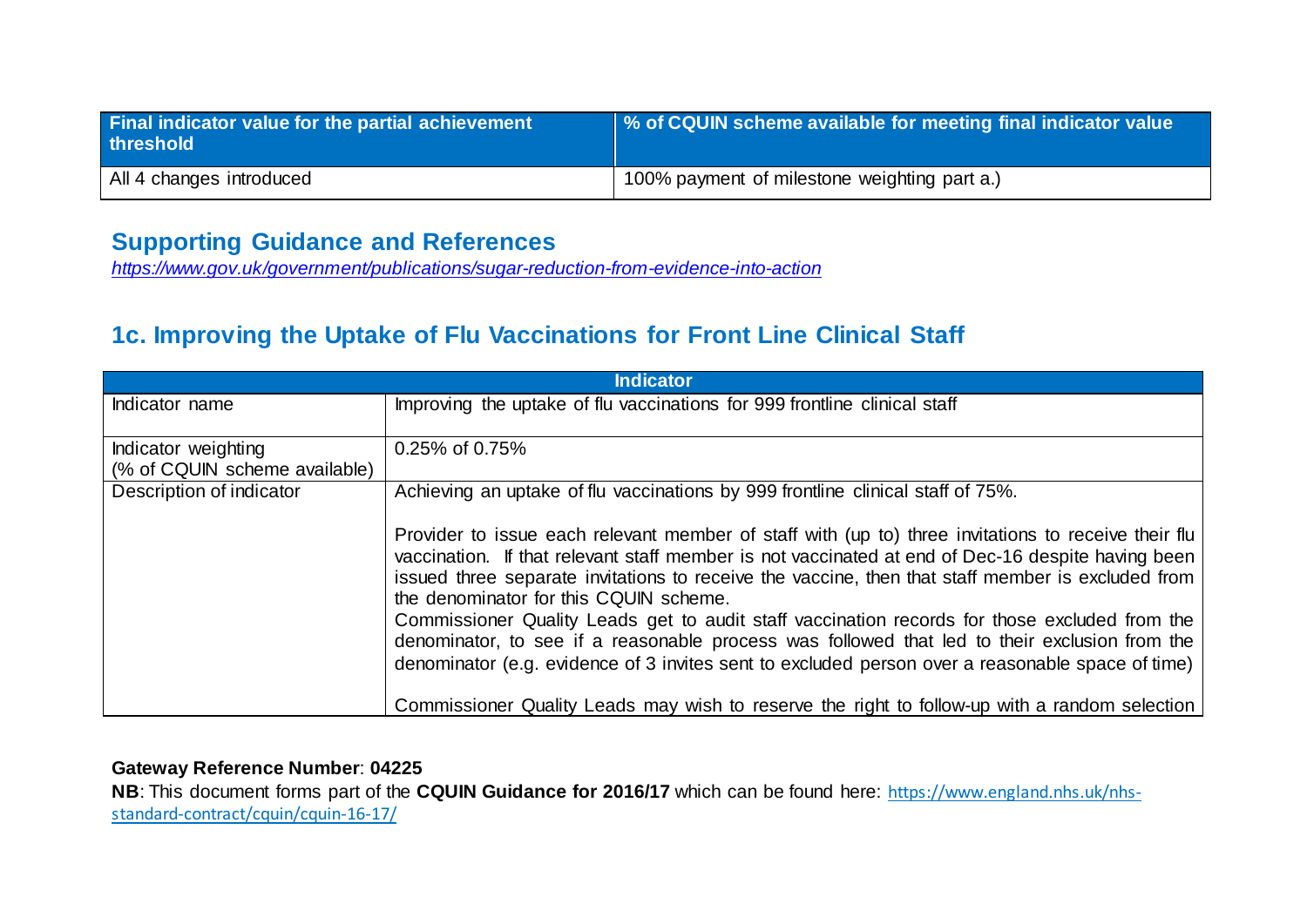| <b>Indicator</b>             |                                                                                                                                                                                                                                                                                                                                                                                 |  |
|------------------------------|---------------------------------------------------------------------------------------------------------------------------------------------------------------------------------------------------------------------------------------------------------------------------------------------------------------------------------------------------------------------------------|--|
|                              | of individual staff members who were excluded from the denominator (i.e. dip-test), to establish<br>why they didn't attend for flu vaccine, in order to establish if there are any improvements<br>SECAmb could make to how it organises these things going forwards.                                                                                                           |  |
| <b>Numerator</b>             | Number of 999 front line healthcare workers (permanent staff and those on fixed contracts) who<br>have received their flu vaccination by December 31 2016                                                                                                                                                                                                                       |  |
| Denominator                  | Total number of front line healthcare workers (permanently contracted staff and fixed term<br>contracts) – excluding those who were invited to have their vaccination 3 times but have not<br>chosen to receive the vaccine.                                                                                                                                                    |  |
| Rationale for inclusion      | Frontline healthcare workers are more likely to be exposed to the influenza virus, particularly<br>during winter months when some of their patients will be infected. It has been estimated that up<br>to one in four healthcare workers may become infected with influenza during a mild influenza<br>season- a much higher incidence than expected in the general population. |  |
|                              | Influenza is also a highly transmissible infection. The patient population found in hospital is much<br>more vulnerable to severe effects. Healthcare workers may transmit illness to patients even if<br>they are mildly infected.                                                                                                                                             |  |
|                              | The green book recommends that healthcare workers directly involved in patient care are<br>vaccinated annually. It is also encouraged by the General Medical Council and by the British<br><b>Medical Association.</b>                                                                                                                                                          |  |
| Data source                  | Providers to submit cumulative data monthly over four months on the ImmForm website                                                                                                                                                                                                                                                                                             |  |
| Frequency of data collection | <b>Monthly</b>                                                                                                                                                                                                                                                                                                                                                                  |  |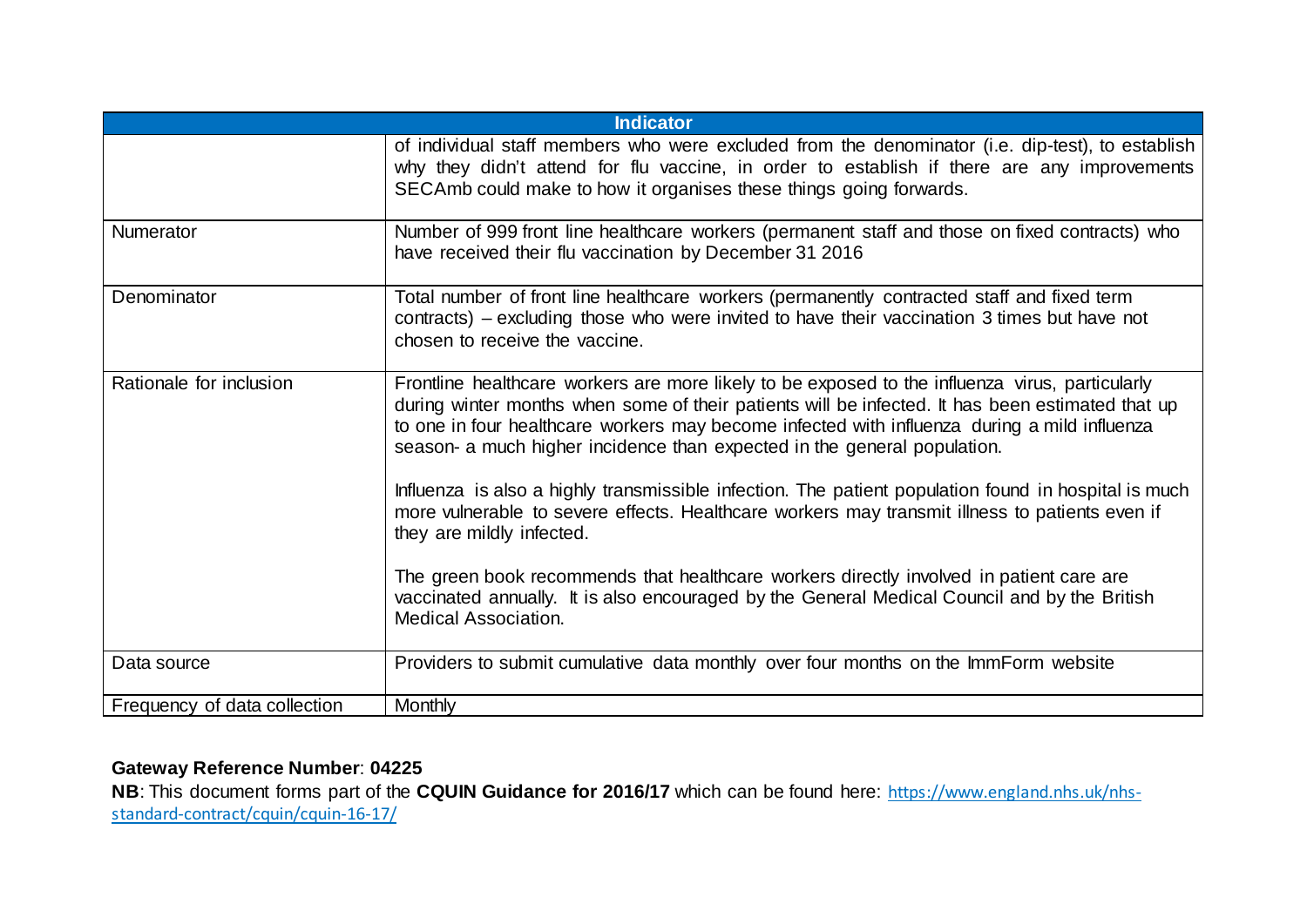| <b>Indicator</b>                  |                                     |  |
|-----------------------------------|-------------------------------------|--|
|                                   |                                     |  |
| Organisation responsible for      | Provider                            |  |
| data collection                   |                                     |  |
| Frequency of reporting to         | December 2016                       |  |
| commissioner                      |                                     |  |
| Baseline period/date              | N/A                                 |  |
|                                   |                                     |  |
| Baseline value                    | N/A                                 |  |
| Final indicator period/date (on   | December 2016                       |  |
| which payment is based)           |                                     |  |
| Final indicator value (payment    | A 75% uptake of the flu vaccination |  |
| threshold)                        |                                     |  |
| Final indicator reporting date    | 31 <sup>st</sup> January 2016       |  |
| Are there rules for any agreed    | N/A                                 |  |
| in-year milestones that result in |                                     |  |
| payment?                          |                                     |  |
| Are there any rules for partial   | Yes - see partial payment section   |  |
| achievement of the indicator at   |                                     |  |
| the final indicator period/date?  |                                     |  |

## **Rules for partial achievement**

#### **Gateway Reference Number**: **04225**